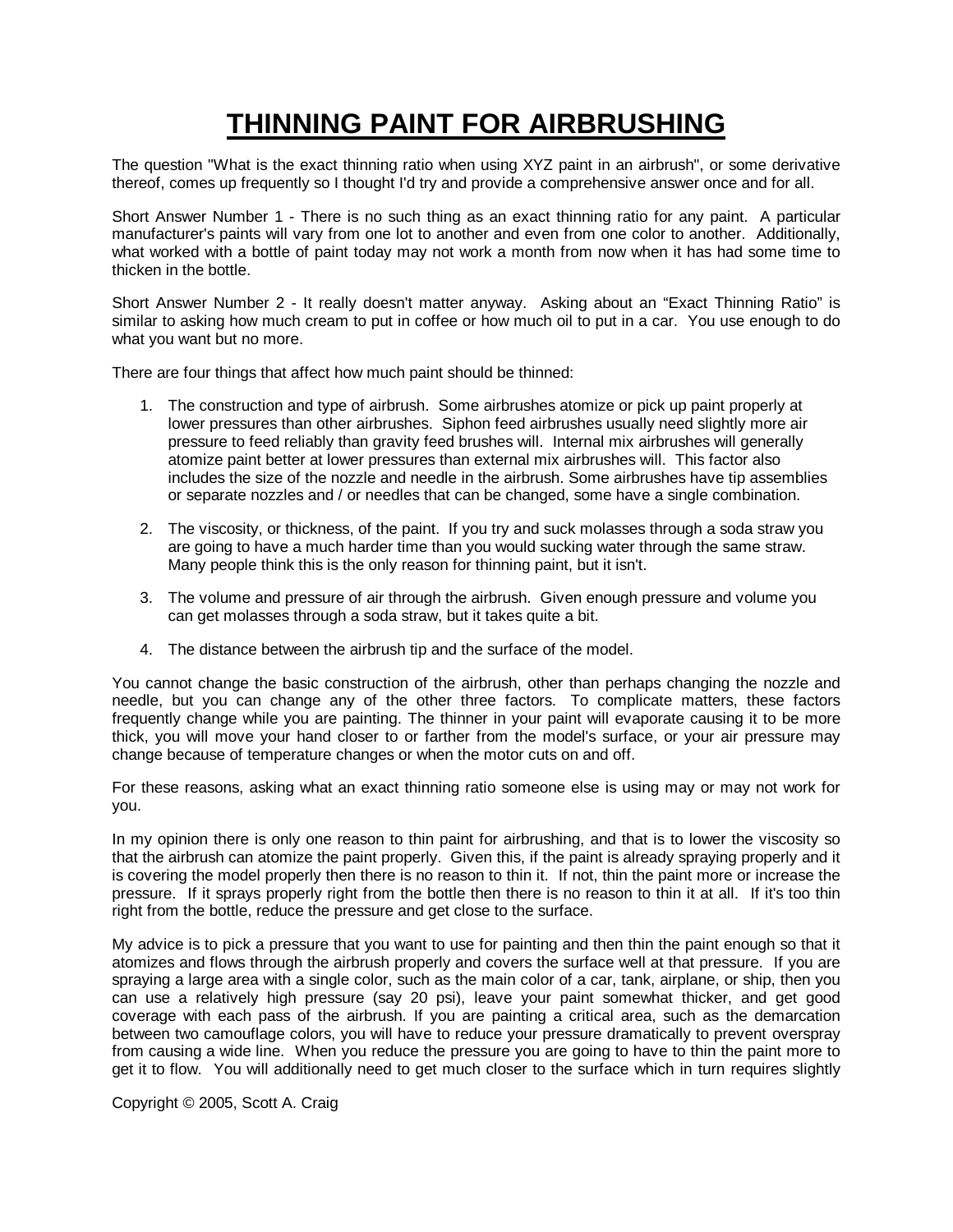I use Thayer and Chandler airbrushes, and for general coverage I usually start with a 3:1 ratio (3 parts paint to 1 part thinner), I spray at around 15 psi, and about 3 - 4" from the model's surface. For camouflage painting I reduce the pressure to about 8 to 10 psi, increase the thinning to approximately 1:1, and spray about ½" from the model's surface. Trying to use the same settings for camouflage as I use for general coverage would completely eliminate any chance of getting a thin division line between the colors. At the same time, trying to use the same settings for general coverage as I use for camouflage would require many, many passes and many coats of paint to get any kind of decent coverage.

On a related note, the nozzle on your airbrush will have a big affect on paint flow and how well things work in general. Many people think that a fine tip automatically means a fine line, and that isn't always the case. Many fine tip assemblies (or individual nozzle / needle combinations) were designed for very thin mediums such as ink. The paints that we use for models, even when dramatically thinned, are much thicker than ink and in many cases will not properly flow through fine nozzles even with a lot of pressure. The particles of pigment are just too large for the nozzle. If you are having to use an excessive amount of pressure or are having to dramatically thin your paint then your nozzle is probably too small.

Another common question that comes up is what to use to thin paint. The best answer to that is to use what the paint manufacturer recommends. Read the labels (assuming that you can understand the language they are written in since they are frequently in Japanese!), and notice what the manufacturer recommends. The reducer or thinner recommended by the manufacturer is usually the best way to go, but if cost is an issue there are usually less expensive alternatives.

In general there are three types of paint for models. This is what I use to thin them. Your results may vary and you should ALWAYS test on some scrap before spraying your model.

- ? **ACRYLICS** -- Acrylics for model use are usually water-soluble. In many cases you can use just plain water to thin them, and in fact this is what PollyScale recommends for their acrylics. Other alternatives are Windex, automotive windshield cleaner or isopropyl alcohol. I usually use isopropyl alcohol, however this causes a couple of side affects that you should be aware of:
	- 1. It causes acrylics to dry just a little bit quicker. Since they already dry so fast that they frequently cause "Tip Dry" on airbrushes, this just compounds the problem. I always add a couple of drops of acrylic retarder to my paint cup to slow the drying time down.
	- 2. In the case of Tamiya acrylics isopropyl alcohol will cause glossy paint to dry with a flat finish.

Acrylic retarder is a very handy addition for anyone who uses acrylics. It is available at most art supply stores and is manufactured by numerous companies including Createx, Golden, and others. Adding a couple of drops to your paint cup will dramatically slow down the drying time of acrylic which helps with the problem of "Tip Dry" (dried paint accumulating on the tip of your airbrush) and also allows the paint to flow and level out before it dries. I don't paint with a regular brush much at all, in fact about all I use a brush for is for detailing cockpits, but when I do use acrylics for brush painting I thin it with Createx acrylic retarder and nothing else. One drop of retarder for each 5 or so drops of paint makes for a nice thin mix that flows well and does not dry nearly as fast.

- ? **ENAMEL** -- For enamels I use plain mineral spirits. It is available at virtually any hardware store that sells painting supplies.
- ? **LAQUER** -- For laquers I use laquer thinner. It is available at virtually any hardware store that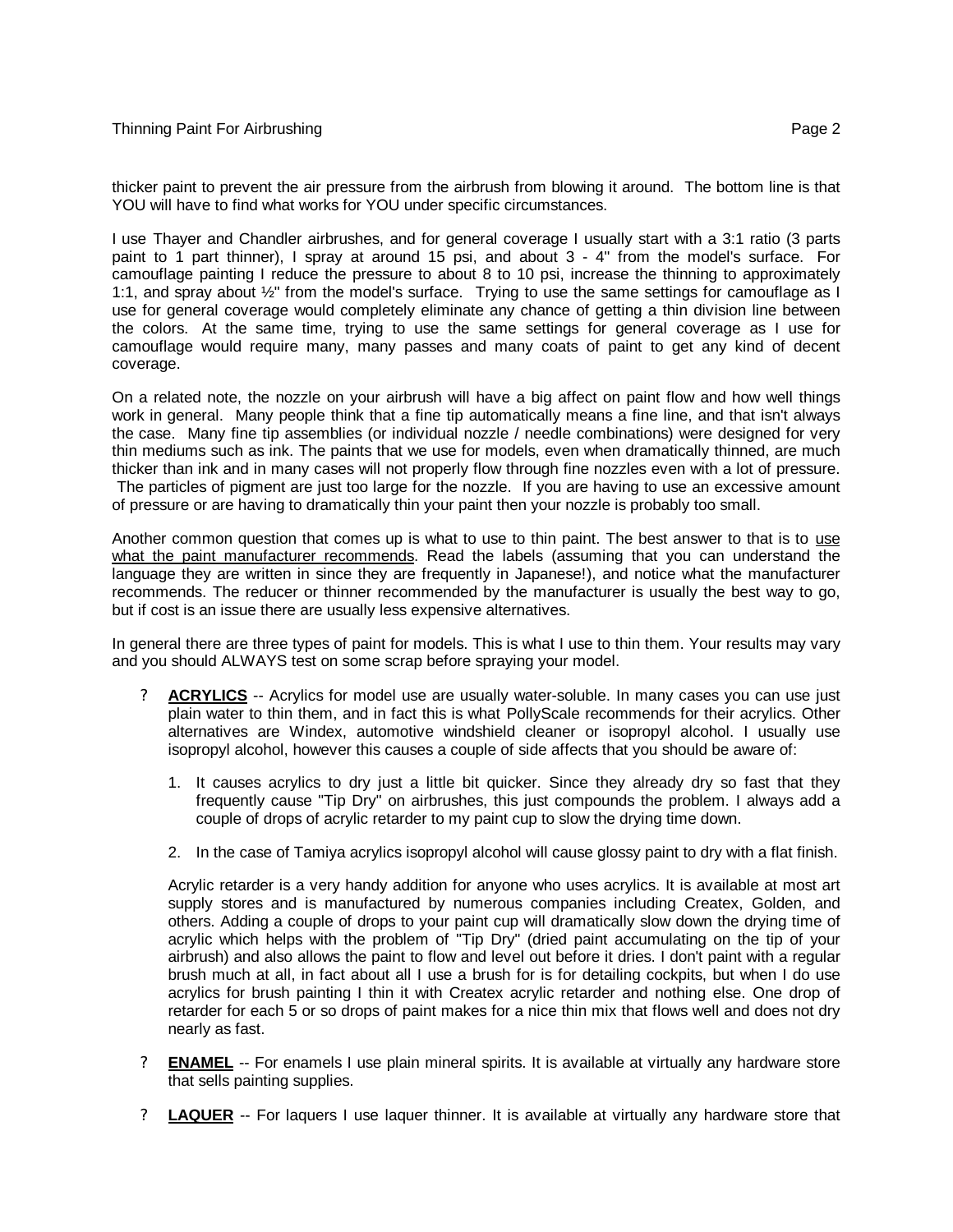sells painting supplies.

**IMPORTANT!!!** When using something for thinning that you have not used before you should always, ALWAYS try it first on some scrap or something that is not important. If it does not do what you want it is much better to find out on something that doesn't matter than finding out by ruining a paint job you have put a lot of effort into.

I recently received the information below in an email from Andy Hobbs (styrocket@yahoo.com). He has provided some very good information on the use of acrylics, and I personally am going to try some of the recommendations that he made and see if they improve my experience with acrylics. I have run into some of the problems that were mentioned. Nothing to lose and everything to gain!

September, 2005 Note – I have tried Golden Airbrush Medium recommended below as a thinner and it does work quite well. I sprayed a sample using the same paint on two areas; one that was straight from the bottle (no thinning at all) and another thinned with Golden Airbrush Medium alone. The paint was PollyScale (I don't remember the exact color) and was a "Flat" finish paint. The area painted with the Golden Airbrush Medium dried much smoother and less flat than the area painted without the airbrush medium. PollyScale adheres quite well so the adhesion appeared to be about the same (I couldn't pull either area off with masking tape). Also, the area that used the Golden Airbrush Medium took a very long time to dry to the touch. A couple of hours after I sprayed it, it was still tacky. I think this was because I used too much airbrush medium (as in thinned 1:1!). The retarder in the medium did work quite well and there was minimal paint drying on the tip of my airbrush. I have used it several times after this small test, and so far I like it quite well and will continue to use it.

*Interesting tips on thinning acrylics but ignore or delete this if you like.. but I've found most modelers like to learn as much as they can about the mediums they use*

*I've also found that the modeling world is suffering from a lack of knowledge about using acrylics and many sites propagate false information like a snowball. Acrylic does not mean water based..thats a big misconception:*

*(From ArtLex.Com) Acrylic paints - Synthetic paints, with pigments dispersed in a synthetic vehicle made from polymerized acrylic acid esters, the most important of which is polymethyl methacrylate.*

*My main gripe is what people commonly recommend for thinning acrylics.*

*Before you mess with anything or add anything to a paint, test it's individual properties first. Put a drop on a piece of glass. This test will allow you to see the properties of off the shelf additives you might want to try..How quick do they dry. How flexible do they dry, how clear, do they have any adhesion or just shrink and lift...? For example, something that goes on paper must be flexible, something that goes on a hard surface must be hard and have good adhesion.*

*The biggest breakthrough I have made lately is to always use an airbrush medium when thinning acrylic paints for airbrushing..Think about it, water, alcohol, washer fluid, glycerin, grandma's recipe, do not have any bonding qualitys.*

*And the cheaper or thicker the paint the more important medium becomes.*